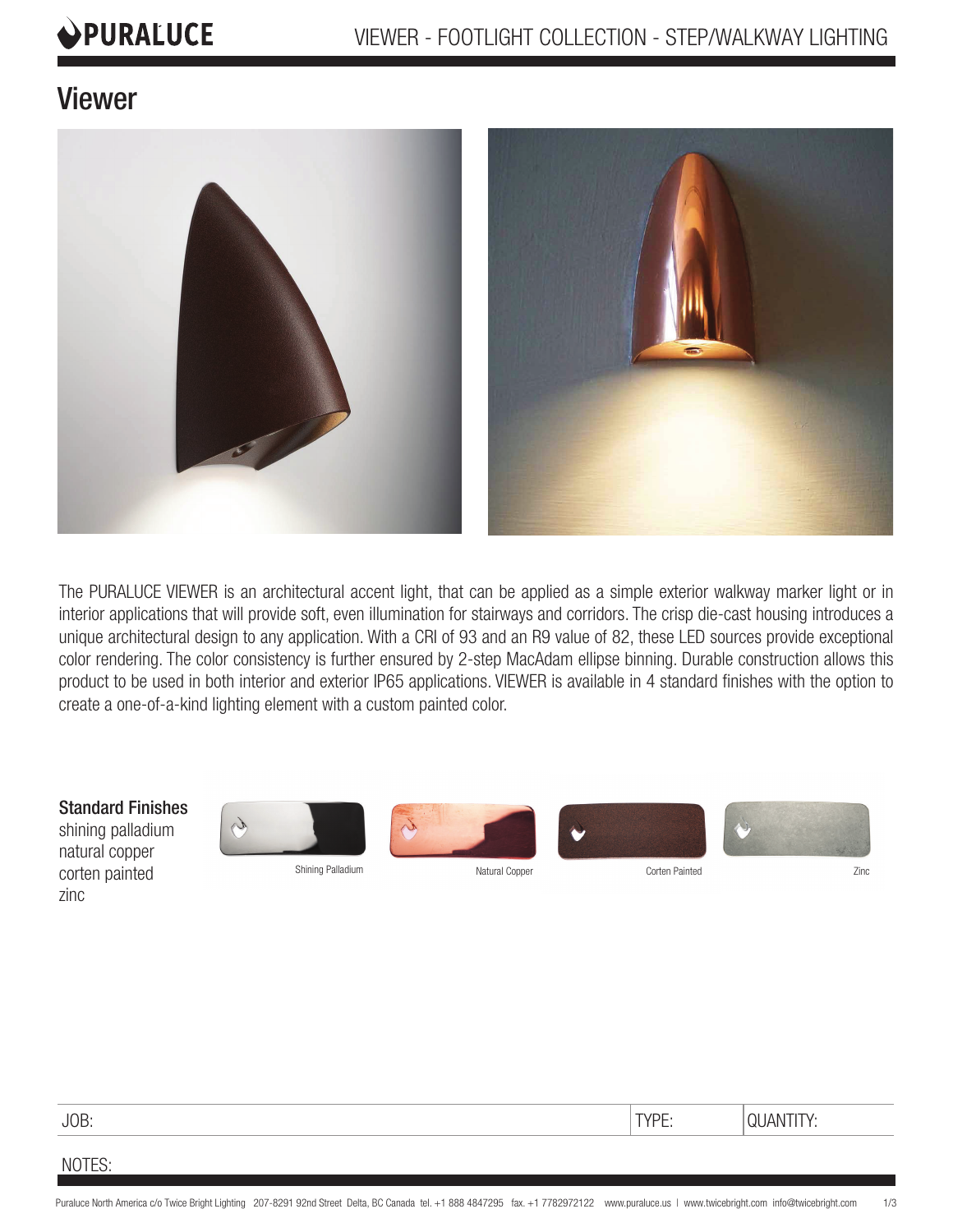

 $\overline{P65}$   $\overline{S}$   $\overline{S}$   $\overline{S}$ 

 $\left[\mathbf{Q}\mathbf{H}\right]_{\!\scriptscriptstyle\mathrm{s}}$ 

### Technical Data

### Input

700MA Constant Current - dimmable with appropriate driver

### Wattage

3W

### Color Temperatures

2700°K (WW), 3000°K (W), 4000°K (N) 2 step MacAdam ellipse binning

### CRI / R9

92 / 84

### Lumens

350 lm (WW) 375 lm (W) 426 lm (N)

### **Optic**

80°



3000mm



### Order Code: